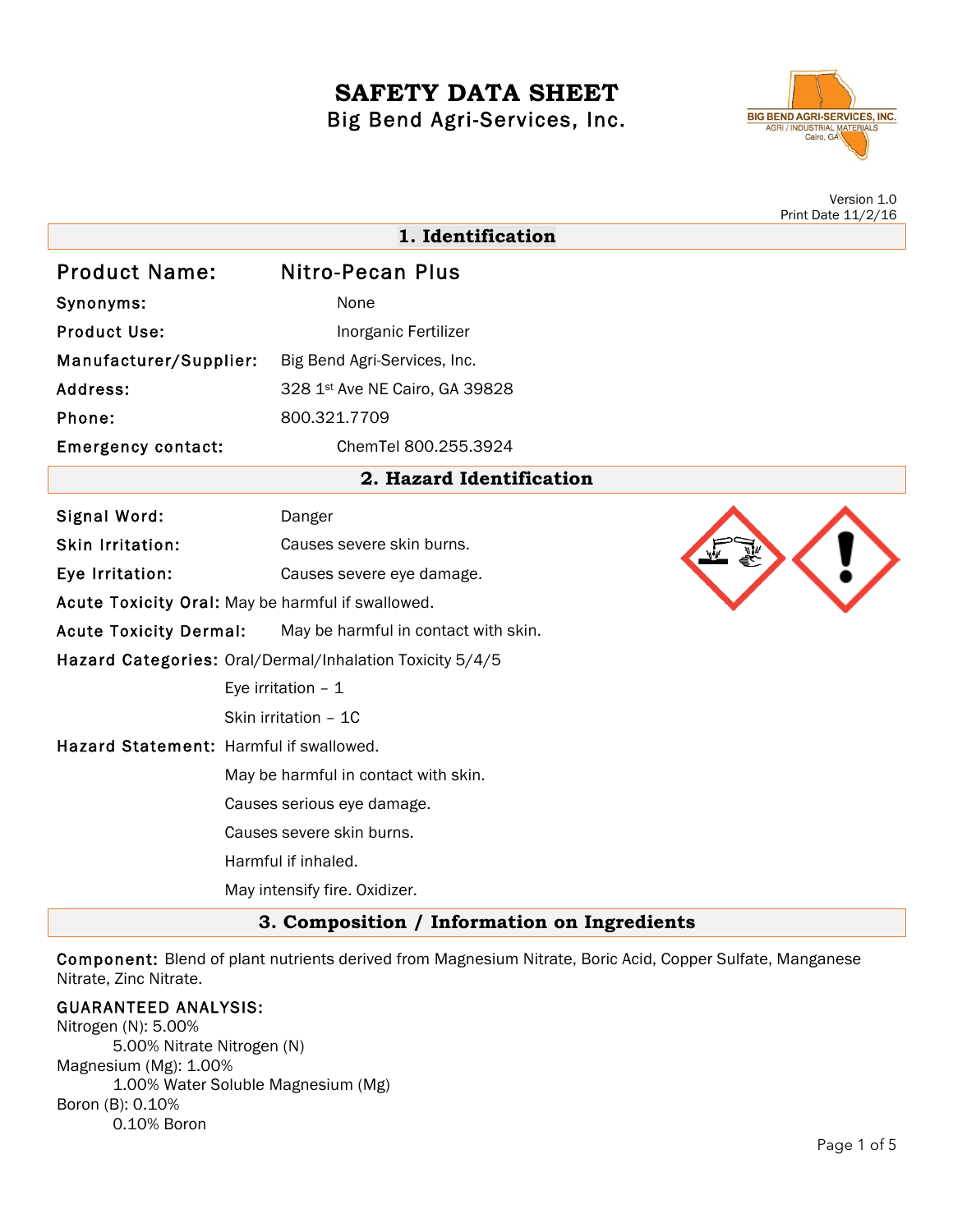Copper (Cu): 0.25% 0.25% Water Soluble Copper (Cu) Manganese (Mn): 0.50% 0.50% Water Soluble Manganese (Mn) Zinc (Zn): 10.00% 10.00% Water Soluble Zinc (Zn) Contains Non-Plant Food Ingredients: Fulvic Acid: 1.00% CAS Number: Proprietary Weight %: 100.00

## **4. First Aid Measures**

Eye: Rinse cautiously with water for several minutes. Remove contact lenses, if present and easy to do. Continue rinsing. Obtain medical attention if irritation persists.

Skin: Remove contaminated clothing. Wash skin thoroughly with soap and water. Get medical attention if irritation continues.

Inhalation: Move to fresh air. Obtain medical attention if irritation develops.

Ingestion: Drink large volumes of water. Call a physician or poison control center.

Indication of Immediate Medical Attention and Special Treatment Needed: In the event of an adverse response, treatment should be directed toward control of the symptoms and the clinical condition of the patient.

## **5. Fire Fighting Measures**

Extinguishing Media: Use water. Do not use dry chemicals or foam. CO<sub>2</sub> or halon may provide limited control.

Specific Hazards Arising from the Chemical: Product may behave as an oxidizer under fire conditions. In contact with oxidizable substances, ignition, violent combustion or explosion could occur.

Special Fire Fight Proc: Wear positive-pressure self-contained breathing apparatus and full protective clothing. Use water spray to keep fire-exposed containers cool.

#### **6. Accidental Release Measures**

Personal Precautions: Avoid contact with skin and eyes. Keep unnecessary personnel out of area.

Protective Equipment: NIOSH-approved respirator for ammonia gas if mist or spray is present, impervious gloves, splash-proof goggles, impervious apron and footwear. Safety shower and eyewash should be available.

Emergency Procedures: Do not contaminate water supplies, lakes, streams, ponds or drains with spilled product.

Methods and Materials for Containment and Cleanup: Contain spill. If uncontaminated, collect and reuse product. If contaminated, absorb on sand or clay and place in a recovery drum for proper disposal.

## **7. Handling and Storage**

Precautions for Safe Handling: Product may react vigorously with alkaline materials. Do not contaminate water sources by runoff from cleaning of equipment, disposal of equipment wash water or spray waste. Avoid containers, piping or fittings made of copper-containing alloys or galvanized metals.

Conditions for Safe Storage: Keep out of reach of children. Do not store with food, feed or other material to be used or consumed by humans or animals. Use within 6 months of purchase date. Store unblended in original containers.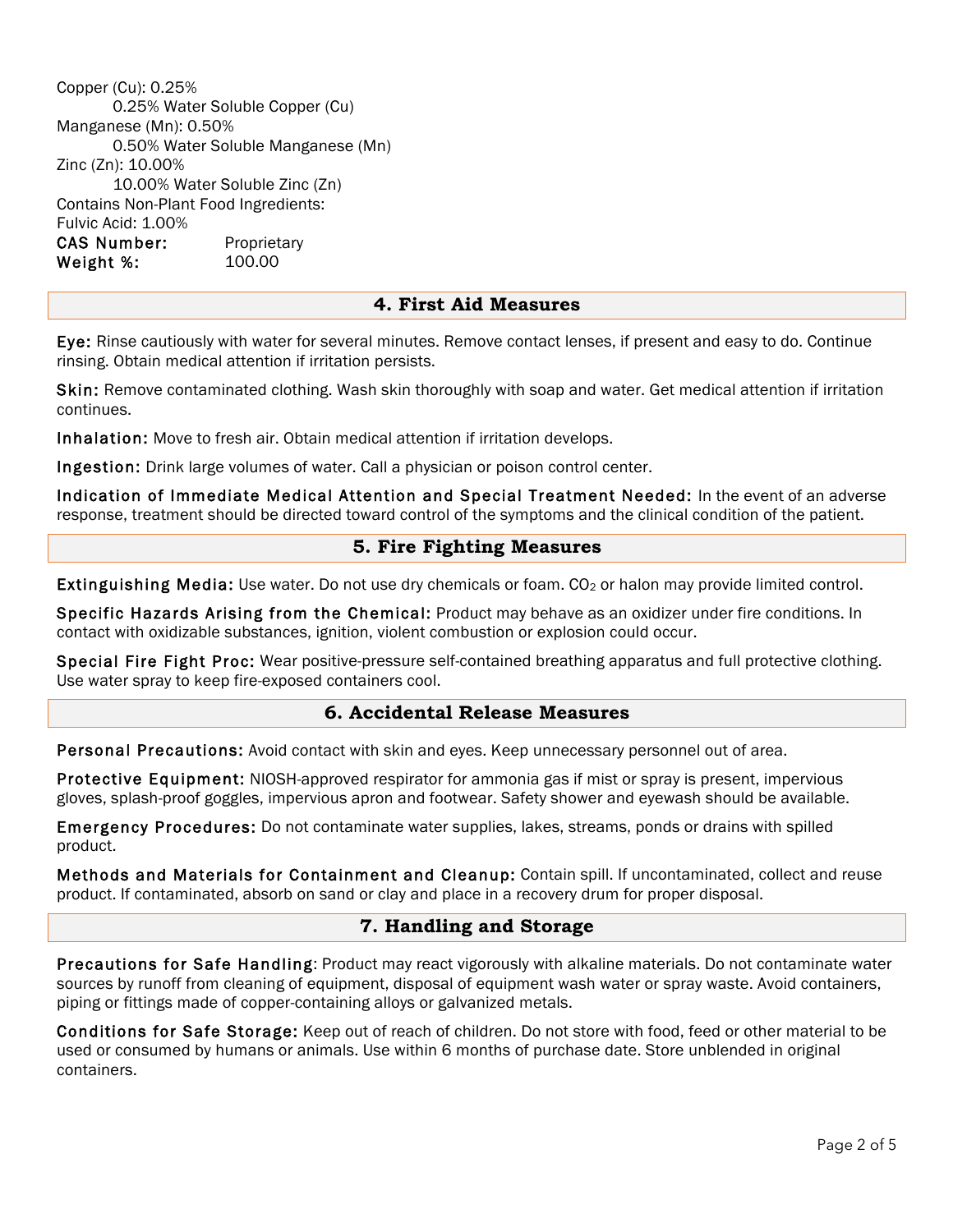## **8. Exposure Controls / Personal Protection**

TLV/PEL: Not established

Appropriate Engineering Controls: Local exhaust should be sufficient.

Personal Protective Equipment: NIOSH-approved respirator for ammonia gas if mist or spray is present, impervious gloves, splash-proof goggles, impervious apron and footwear. Safety shower and eyewash should be available. No respiratory protection is normally needed.

# **9. Physical and Chemical Properties**

Odor/Appearance: Clear, colorless liquid with slight burning odor.

Flash Point, 0F: Not flammable

Boiling Point, 0F: Not applicable

Melting Point (Freezing point), <sup>o</sup> C: <32 Degrees F

Vapor Pressure, mm Hg @ 20º C: Not applicable

Vapor Density: Not applicable

Solubility in Water: Soluble

Molecular Formula: Not applicable, formulated mixture.

Specific Gravity: 1.6

pH: 1.5-1.8 corrossive

Flammable Limits (approximate volume % in air): Not applicable

Auto-ignition Temperature: Not applicable

Decomposition temperature: No information found

## **10. Stability and Reactivity**

Reactivity: May react vigorously with alkaline materials.

Chemical Stability: Stable

Hazardous Decomposition Products: Product may release nitrogen oxides under fire conditions.

Hazardous Polymerization: Will not occur

Conditions to Avoid: Avoid high temperatures above 105 Degrees F., or greater acid contamination.

Incompatible Materials: Avoid mixing or intimate contact with strongly alkaline materials.

# **11. Toxicological Information**

Acute Toxicity (Oral LD50): Ingestion causes corrosive damage to GI tract.

Acute Toxicity (Dermal LD50): No information found.

Acute Toxicity Inhalation LC50: Inhalation causes irritation to nose and throat.

Likely Routes of Exposure: Skin, eyes, ingestion

Skin Irritation: Causes severe skin burns.

Eye Irritation: Causes severe eye damage.

Skin Sensitization: Not listed as a skin sensitizer.

Carcinogenic: Not listed by IARC, NTP or OSHA.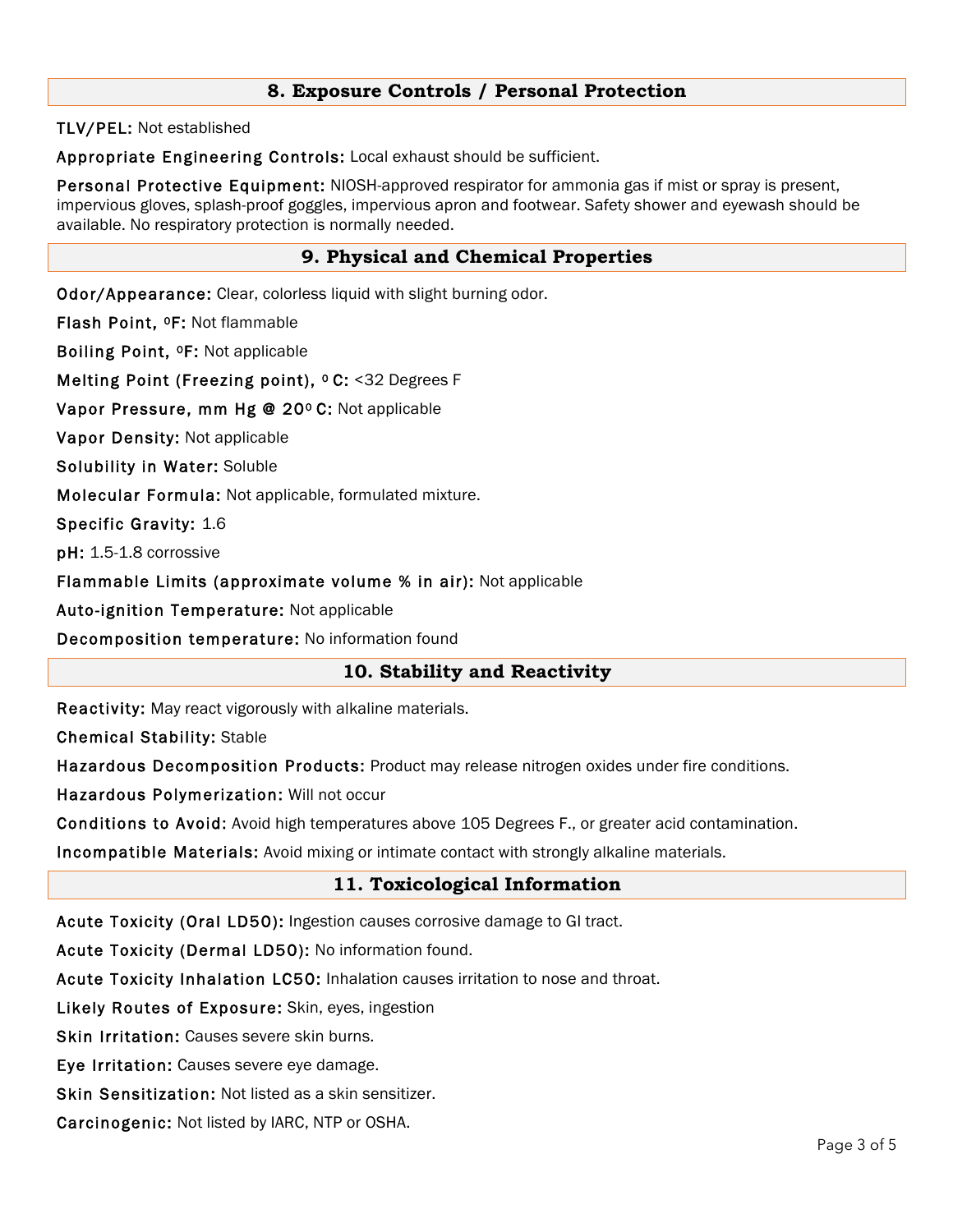Chronic Effects: None currently known.

Other Hazards: None currently known.

Long Term Effects: Prolonged exposure to manganese compounds may cause manganese poisoning.

## **12. Ecological Information**

Eco-toxicity: No information found

Persistence and Degradability: No information found

Bio-accumulative Potential: No information found

Mobility in Soil: No information found

Other Adverse Effects: No information found

## **13. Disposal Considerations**

Waste Disposal Method: This material must be disposed of according to Federal, State or Local procedures under the Resource Conservation and Recovery Act. Product may be recovered and applied to the soil as a fertilizer source on crop land by using professional best management practices.

## **14. Transport Information**

UN Proper Shipping Name: Zinc Nitrate Solution

Transport Hazard Class: Oxidizer 5.1

UN Identification Number: UN 1514

Packaging Group: PG II

Environmental Hazards: No information found

Transport in Bulk: No information found

### Special Precautions for Transportation: ERG #140

Freight Classification: Fertilizing Compound, (Manufactured Fertilizer), Liquid, NOIBN (NMFC Item 68140, Sub 6, Class 70)

### **15. Regulatory Information**

#### National Fire Protection Association Rating:

Health: 2 Fire: 0 Reactivity: 0 Rating Level: (4-Extreme, 3-High, 2-Moderate, 1-Slight, 0-Minimum)

# S.A.R.A Title III Hazard Classification (Yes/No): N

Immediate (Acute) Health: Y

Delayed (Chronic) Health: N

# Sudden Release of Pressure: N

Fire: Y

Reactive: N

## **16. Other Information**

Date of Preparation/Revision: November 2, 2016